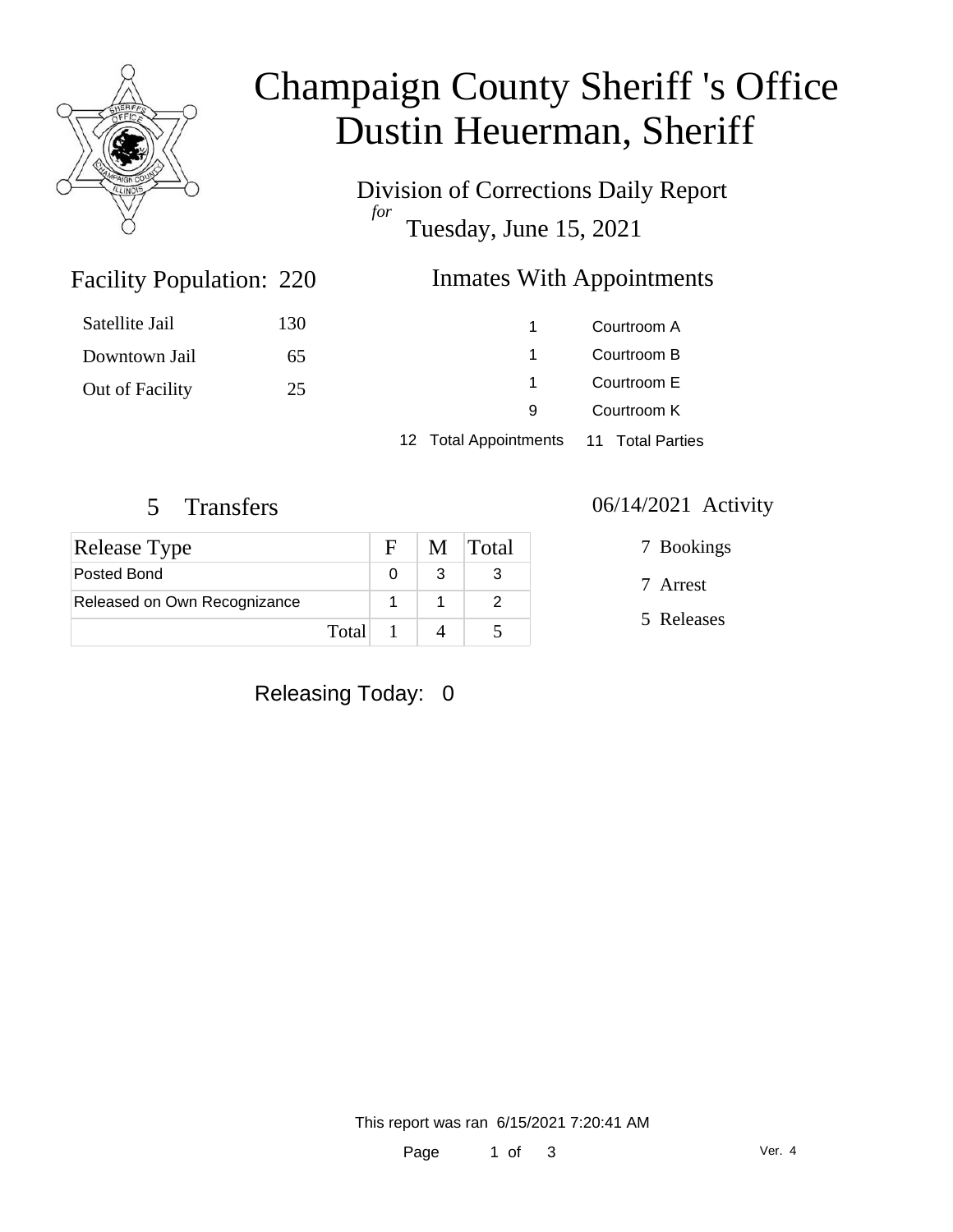

# Champaign County Sheriff 's Office Dustin Heuerman, Sheriff

Division of Corrections Daily Report *for* Tuesday, June 15, 2021

#### Custody Status Count

- Electronic Home Dentention 24
	- Felony Arraignment 6
	- Felony Pre-Sentence 7
		- Felony Pre-Trial 124
	- Felony Sentenced CCSO 3
	- Felony Sentenced IDOC 31
	- Felony Sentenced Other 1
		- Hold Other 2
	- Hold Sentenced CCCC 1
	- Hold Sentenced IDOC 1
	- Misdemeanor Arraignment 1
		- Misdemeanor Pre-Trial 7
			- Petition to Revoke 3
			- Remanded to DHS 7
		- Traffic Sentenced CCSO 2
			- Total 220

This report was ran 6/15/2021 7:20:41 AM